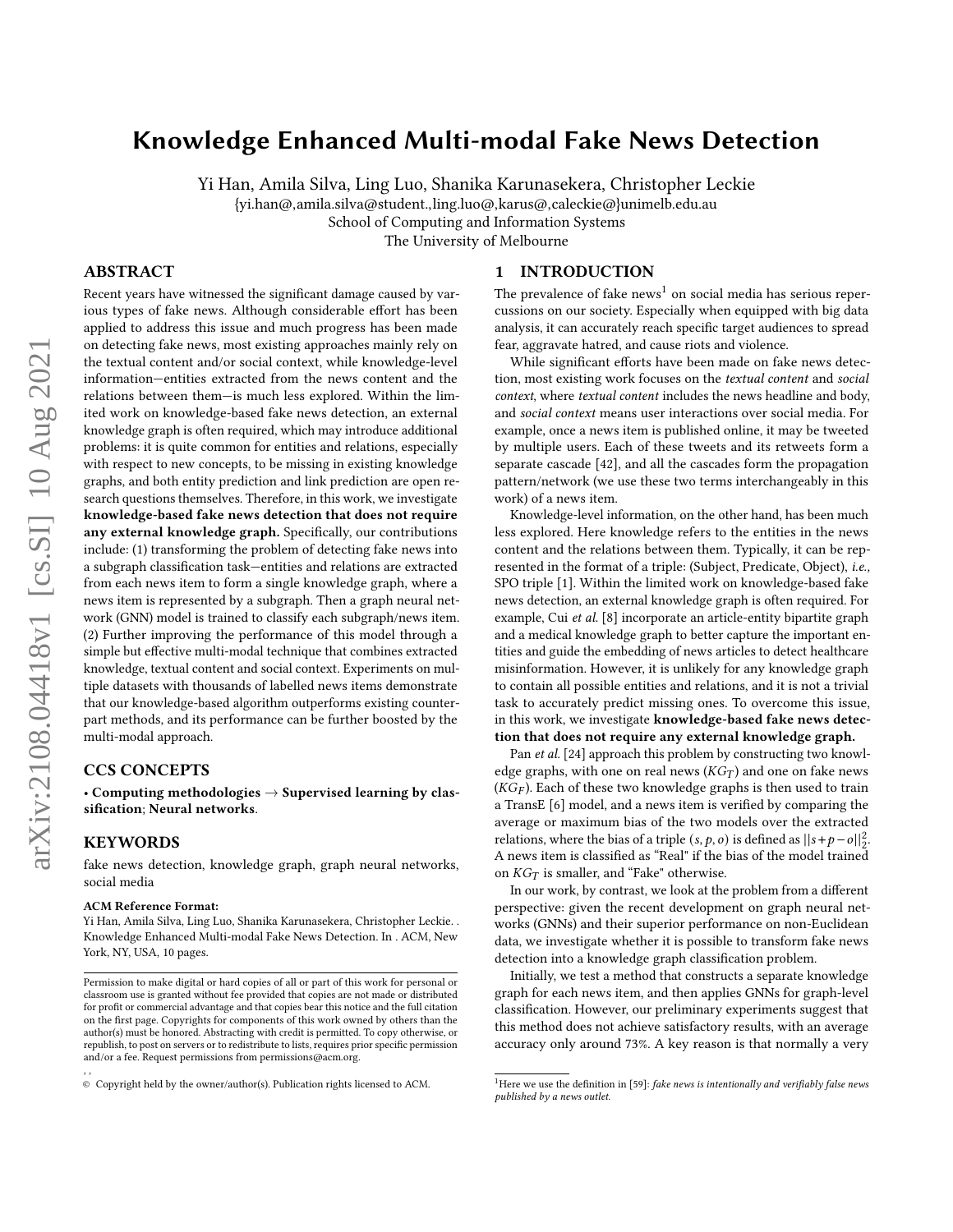<span id="page-1-0"></span>

(a) Knowledge-based fake news detection. Information is extracted from all news items to form a single knowledge graph, where each news item can be represented by a subgraph, so that the fake news detection problem becomes a subgraph classification task. A SubGNN model is then trained to classify each subgraph/news item.



(b) Multi-modal fake news detection that combines extracted knowledge, text content and propagation network. The propagation-, text- and knowledge-based models are pre-trained separately, and their generated embeddings are concatenated to train a MLP.

#### Figure 1: Overview of the proposed knowledge-based and multi-modal fake news detection algorithms.

limited number of relations/triples can be extracted from each news item, which means that the constructed knowledge graph is too small to accurately verify the veracity of a news item.

Therefore, we propose a new approach and transform the problem of fake news detection into a subgraph classification task. Specifically, our contributions include:

• Inspired by the work of [\[2\]](#page-8-3), which designs a GNN model called SubGNN for subgraph classification, we propose to extract entities and relations from each news item, all of which form a single knowledge graph where a news item is represented by a subgraph (Fig. [1a\)](#page-1-0), and then all subgraphs with their corresponding news labels (fake/real) are used to train a SubGNN model, so that the obtained model can classify each subgraph/news item. As demonstrated by the experimental results in Section [6,](#page-5-0) this method can achieve much better performance.

• To further improve the performance of the above model, we develop a simple but effective multi-modal fake news detection algorithm. In addition to extracted knowledge, other forms of information, such as the textual content and propagation network, can also contribute to detecting fake news. Specifically, as can be seen from Fig. [1b,](#page-1-0) in our proposed method three models are first trained separately: (1) a propagation-based model [\[12\]](#page-8-4) that verifies a news

item purely on its propagation pattern; (2) a document classification model using hierarchical attention networks [\[50\]](#page-9-4) that operates directly on the news content; and (3) a knowledge-based model proposed in this work. We demonstrate that by concatenating the generated embeddings of these three models to train a multilayer perceptron (MLP), this seemingly simple approach can outperform each individual model by a clear margin.

The remainder of this paper is organised as follows: Section [2](#page-1-1) defines the research problem; Sections [3](#page-2-0) and [4](#page-4-0) present our knowledgebased fake news detection algorithm which does not require any external knowledge graph; Section [5](#page-5-1) introduces an architecture that combines knowledge-, text- and propagation-based models to facilitate multi-modal fake news detection; Section [6](#page-5-0) provides experimental results to demonstrate the effectiveness of our proposed methods; Section [7](#page-7-0) reviews previous work related to fake news detection on social media; and finally Section [8](#page-8-5) concludes the paper and offers directions for future work.

# <span id="page-1-1"></span>2 PROBLEM DEFINITION

Originally, the fake news detection problem can be defined as: given a set of labelled news items  $\mathcal{D} = \{ (W_i, y_i) | i = 1, 2, ...\}$ , where  $W_i \in W$  is the textual content for news item *i* (*i.e.*, a sequence of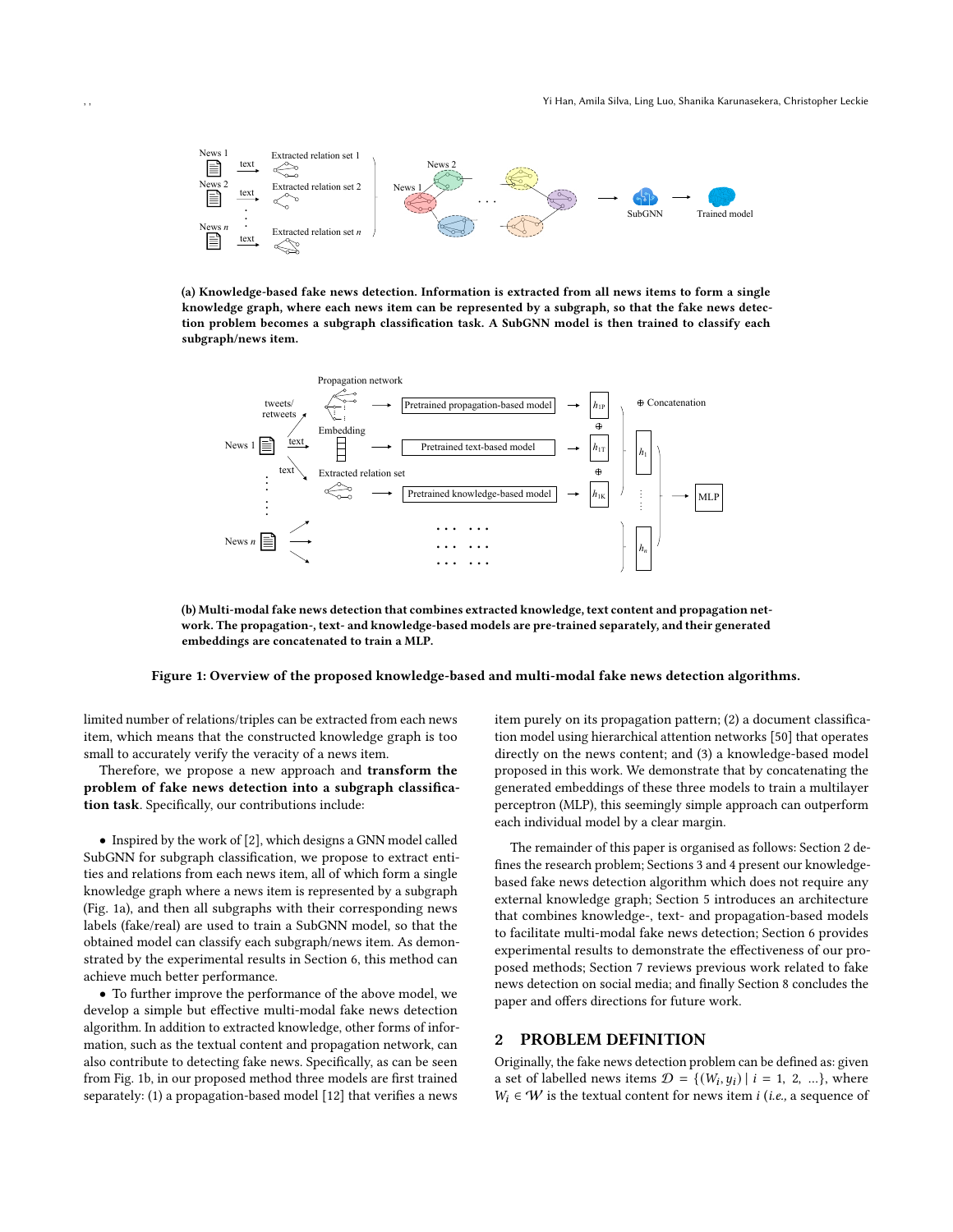words), and  $y_i \in \mathcal{Y} = \{0 \text{ (Real)}, 1 \text{ (Fake)}\}$  is the label of  $W_i$ , the goal is to learn a mapping  $q : W \to Y$  that classifies each news item.

In this work, we take a knowledge-based approach and break down the above formulation into the following two sub-problems:

Knowledge graph construction. The aim of the first step is to extract information from each news item to construct a knowledge graph. Conventionally, this involves named entity recognition and relation extraction, which have been extensively studied. However, we have tested several existing named entity-based relation extraction techniques, and our results suggest that when applied to news items, these methods normally generate a relatively small number of relations, which may lead to substantial information loss. Therefore, in the first sub-problem we design a new relation extraction algorithm that extracts a set of relations/triples  $R_i = \{ (e_{ij}, r_{ij}, e'_{ij}) | j = 1, 2, ...\}$  from news content  $W_i$ , where  $e_{ij}, r_{ij}, e'_{ij}$  contain one or multiple words in  $W_i$ . Each of these triples means that  $e_{ij}$  and  $e'_{ij}$  has the relation of  $r_{ij}$ . For example, a triple (David Warner, troll, Virat Kohli) can be extracted from the sentence "David Warner trolls Virat Kohli on Instagram over his grey beard" (Fig. [2\)](#page-3-0). Note that here we do not pre-define any relation type or named entity.

Subgraph classification. Once all the relations are extracted from news items, and a single knowledge graph is constructed (in the case where a part of the graph is isolated from the rest, we only keep the largest connected component), each news item is assigned to a subgraph based on its extracted relations. Therefore, the original fake news detection problem is transformed into a subgraph classification task formulated as follows: given a set of labelled sub-knowledge graphs  $\{(SG_i, y_i) | i = 1, 2, ...\}$ , where  $SG_i \in \mathcal{SG}$ represents the sub-knowledge graph that corresponds to news item *i*, and  $y_i \in \mathcal{Y} = \{0 \text{ (Real)}, 1 \text{ (Fake)}\}$  is the label of  $SG_i$ , then the goal is to learn a classifier  $f : S \mathcal{G} \rightarrow \mathcal{Y}$  that labels each subgraph. Note that here different subgraphs are not necessarily mutually exclusive and may contain common nodes.

In the following two sections, we explain in detail our solution to the above two problems.

# <span id="page-2-0"></span>3 KNOWLEDGE GRAPH CONSTRUCTION

In order to extract relations from news items to build a knowledge graph, we have first tested the following options: (1) an Open-NRE [\[11\]](#page-8-6) model trained on the Wiki80 dataset<sup>[2](#page-2-1)</sup> with a BERT encoder, (2) an OpenNRE model trained on the Wiki80 dataset with a CNN encoder, (3) an OpenNRE model trained on the TACRED dataset<sup>[3](#page-2-2)</sup> [\[54\]](#page-9-5) with a BERT encoder, (4) an ATLOP [\[55\]](#page-9-6) model trained on the DocRED dataset [\[51\]](#page-9-7). The first three models are for sentencelevel relation extraction, while the last one is for document-level relation extraction—hence it can extract more accurate relations than the other three models in our case.

Our experimental results suggest that all these models extract a relatively small number of relations from each news item, which may lead to substantial information loss. In addition, it is also unlikely for all the extracted relations to form a single graph. A main reason is that the relation types are pre-defined in these three

|                             | <b>Algorithm 1: Relation Extraction</b>                                          |
|-----------------------------|----------------------------------------------------------------------------------|
|                             | <b>Input:</b> The textual content $W = \{w_0, w_1, \}$ of a news                 |
|                             | record                                                                           |
|                             | <b>Output:</b> The list of relations L                                           |
| $1\ L \leftarrow \emptyset$ |                                                                                  |
|                             | $2 \ W \leftarrow coreference\_resolution(W);$                                   |
|                             | $B_3 \{D_0, D_1, \} \leftarrow dependency\_parsing(W);$                          |
|                             | $4 \{p_0, p_1, \} \leftarrow pos\_tagging(W);$                                   |
|                             | $s \{l_0, l_1, \} \leftarrow lemmatization(W);$                                  |
|                             | 6 for i in $\{0, 1, 2, ,  W -1\}$ do                                             |
| 7                           | <b>if</b> $p_i$ is a verb <b>then</b>                                            |
| 8                           | $\{left\_nodes, right\_nodes\} \leftarrow \{\emptyset, \emptyset\};$             |
| 9                           | edge type $\leftarrow$ l <sub>i</sub> :                                          |
| 10                          | for $(w_k, r, w_i)$ in $D_i$ do                                                  |
| 11                          | if $l_k$ is "not" then                                                           |
| 12                          | $edge\_type \leftarrow "not" + edge\_type;$                                      |
| 13                          | else if r in ${nsub}$ then                                                       |
| 14                          | $left\_nodes \leftarrow left\_nodes \cup \{l_k\};$                               |
| 15                          | else if r in $\{dobj, iobj, attr, xcomp\}$ then                                  |
| 16                          | <i>right_nodes</i> ← <i>right_nodes</i> $\cup$ { <i>l</i> <sub><i>k</i></sub> }; |
| 17                          | for left node in left nodes do                                                   |
| 18                          | for right_node in right_nodes do                                                 |
| 19                          | $L \leftarrow L \cup (left\_node, edge\_type, right\_node);$                     |
| 20 return L                 |                                                                                  |

<span id="page-2-3"></span>datasets: Wiki80/TACRED/DocRED contains 80/41/96 relations, which cannot cover all the scenarios. As a result, in many cases even though a certain type of relation does exist, "no\_relation" is returned instead.

One option is to create our own dataset from the collected news items with a larger number of pre-defined relations, and then retrain an OpenNRE or ATLOP model. However, in order to significantly increase the number of pre-defined relations, we also need a considerably larger number of relation instances for training. Considering that DocRED already has a total number of 1, 508, 320 instances, it is unlikely to obtain a much larger quantity from the thousands of collected news items.

Therefore, we design a new technique that can expand the number of extracted relations. Specifically, we do not pre-define any relation type, and instead focus on the verbs in each sentence, since verbs often play an important role in deciding the veracity of a statement. Algorithm [1](#page-2-3) summarises our relation extraction method. As illustrated in Fig. [2,](#page-3-0) for a news record,

- The title and the body text are concatenated to extract its textual content  $W = \{w_0, w_1, ...\}$ .
- $\bullet$  Co-reference resolution<sup>[4](#page-2-4)</sup> is performed to replace all the mentions in  $W$  that refer to the same real-world entity with a single token (Line 2). In the given example, "Kohli" is replaced by "Virat Kohli".

<span id="page-2-2"></span><span id="page-2-1"></span><sup>2</sup>https://github.com/thunlp/OpenNRE/blob/master/benchmark/download\_wiki80.sh <sup>3</sup>https://nlp.stanford.edu/projects/tacred/

<span id="page-2-4"></span><sup>4</sup><https://spacy.io/universe/project/neuralcoref>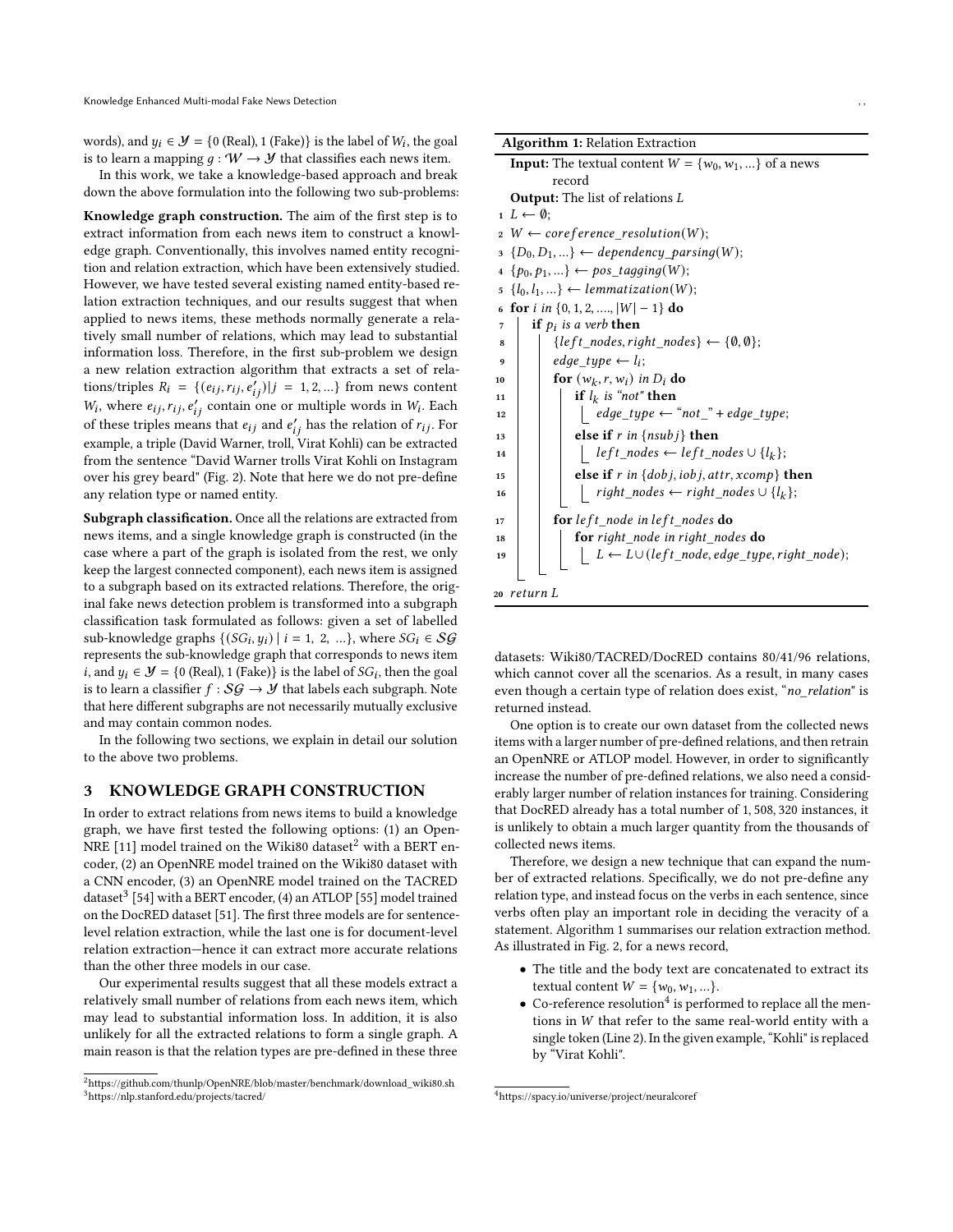<span id="page-3-0"></span>

Figure 2: An illustration of Algorithm [1.](#page-2-3)

- $\bullet$  The grammatical structure of each sentence in  $W$  is extracted using the dependency parser available in Spacy<sup>[5](#page-3-1)</sup> (Line 3). This step returns a set of tuples  $D_i$  for each word  $w_i$ . Each entry in  $D_i$  is a tuple  $(w_k, r, w_i)$ , where  $w_k$  is another word in the same sentence of  $w_i$  that is related to word  $w_i$  from the relation type  $r$ , e.g., nominal subject ( $nsub$ j), direct object  $(dobj)$ , open clausal complement ( $xcomp$ ), as shown in the third box in Fig. [2.](#page-3-0) Note that the relation here has different meaning from the relation between entities mentioned above in the problem definition.
- The Part-of-Speech (POS) tags  $\{p_0, p_1, ...\}$  and the base-forms  ${l_0, l_1, ...}$  of the words in *W* are recovered using the POS tagger $^6$  $^6$  and the lemmatizer $^7$  $^7$  in Spacy (Line 4-5).
- $\bullet$  The verbs in W are identified by looping through POS tags of the words in  $W$  (Line 6-7).
- For each identified verb  $w_i$ , the connected words in the dependency parse tree  $D_i$  are analysed. If a negation, *i.e.*, words that reverse the meaning of a word, is found to be attached to  $w_i$ ,  $w_i$  is updated as " $not_ " + w_i$ , e.g., "care" becomes "not\_care" in the given example (Line 11-12).
- Then, the connected nodes are categorised as either  $left$ nodes or right\_nodes based on their relation to  $w_i$ . If the relation type of a connected word is nominal subject  $(nsubj)$ , it is added to  $left\_nodes$  (Line 13-14).
- Otherwise, if the relation to  $w_i$  belongs to one of the following types: direct object  $(dobi)$ , indirect object  $(iobi)$ , attribute ( $attr$ ), and open clausal complement ( $xcomp$ ), it is added to *right\_nodes* (Line 15-16). In the example of Fig. [2,](#page-3-0)

for the verb "troll", "David Warner"/"Virat Kohli" is categorised as left\_nodes/right\_nodes, respectively. In addition, even though "respond" is a verb in the second sentence, it will be extracted as a possible object of "not\_care" by our algorithm due to the *xcomp* connection between them.

• In the end, the relation set is constructed by connecting each item in  $left$  nodes with each item in  $right$  nodes using the corresponding verb, *i.e.*,  $w_i$  in the above example (Line 17-19).

Our experimental results show that by applying the above approach, substantially more (over 10 times) number of relations can be extracted from the news items in total. For example, as shown in Fig. [3,](#page-4-1) in the left text box is the snippet of a news item<sup>[8](#page-3-4)</sup>, and the relations extracted by our method are listed in the middle text box. As a comparison, the relations extracted by the ATLOP model are given on the right.

We have compared the cases where the knowledge graph is built using the relations extracted by (1) Algorithm [1,](#page-2-3) (2) an ATLOP model trained on the DocRED dataset (since DocRED is especially collected for document-level relation extraction), (3) both (1) and (2). Our experiment suggests that the best result is achieved when only the relations extracted by Algorithm [1](#page-2-3) are used.

Note that we are not proposing a general method for relation extraction, since it is unlikely for the defined rules to work for all cases, and Algorithm [1](#page-2-3) is only for our knowledge-based fake news detection technique.

After all the relations are extracted from news items, we add them one by one to form a single knowledge graph. Then each news item can be represented by a subgraph, based on the relations extracted from it. Therefore, the original problem of detecting fake

<span id="page-3-1"></span> $5$ <https://spacy.io/usage/linguistic-features#dependency-parse>

<span id="page-3-2"></span><sup>6</sup><https://spacy.io/usage/linguistic-features#pos-tagging>

<span id="page-3-3"></span><sup>7</sup><https://spacy.io/usage/linguistic-features#lemmatization>

<span id="page-3-4"></span><sup>8</sup>https://www.politifact.com/factchecks/2010/feb/04/paul-krugman/krugman-callssenate-health-care-bill-similar-law-/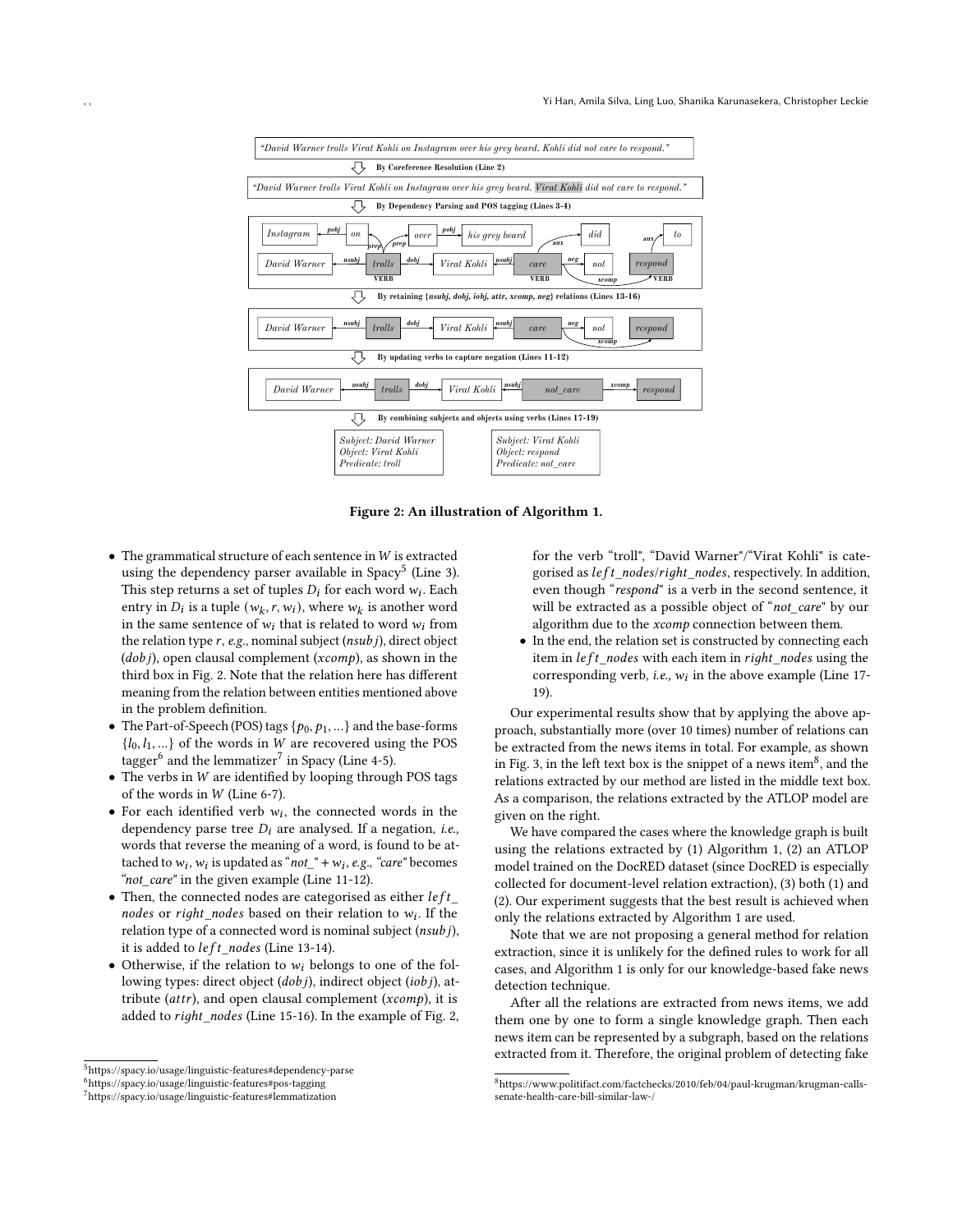<span id="page-4-1"></span>

| Krugman calls Senate health care bill similar to law in<br><b>Massachusetts</b><br>The recent Massachusetts Senate election captivated Americans                                                                                                                                                                                                                                                                     | Subject: election<br>Object: Americans<br>Predicate: captivate<br>Subject: Brown                                       | Subject: Massachusetts Senate<br>Object: Massachusetts<br>Predicate: located in the<br>administrative territorial entity |  |  |
|----------------------------------------------------------------------------------------------------------------------------------------------------------------------------------------------------------------------------------------------------------------------------------------------------------------------------------------------------------------------------------------------------------------------|------------------------------------------------------------------------------------------------------------------------|--------------------------------------------------------------------------------------------------------------------------|--|--|
| far beyond the Bay State. In that contest, Republican Scott Brown<br>picked up a seat formerly held by the late Democratic giant<br>Edward Kennedy. Brown's upset victory was aided by a wave of<br>frustration over how Congress and President Barack Obama have                                                                                                                                                    | $\bullet$ Object: seat<br>Predicate: pick<br>Subject: Congress                                                         | Subject: Massachusetts Senate<br>Object: Massachusetts<br>Predicate: applies to jurisdiction                             |  |  |
| been handling health care reform legislation. $\blacktriangleleft$<br>During the campaign, Brown said that if he was elected, he would<br>become the 41st Republican senator, enabling the GOP to block<br>the Democratic majority from reaching the 60-vote threshold<br>required to pass key legislation, including a health care bill. The<br>Senate has already passed a version of health care, but it needs to | •Object: legislation<br>Predicate: handle<br>Subject: Brown<br>Object: senator<br>Predicate: become<br>Subject: Senate |                                                                                                                          |  |  |
| be reconciled with a different bill passed by the House and then<br>signed by the president before it becomes law.                                                                                                                                                                                                                                                                                                   | •Object: version<br>Predicate: pass                                                                                    |                                                                                                                          |  |  |

Figure 3: An example that compares the extracted relations using Algorithm [1](#page-2-3) and by an ATLOP model. Left text box: the snippet of a news item. Middle text box: relations extracted by Algorithm [1.](#page-2-3) Right text box: relations extracted by an ATLOP model trained on the dataset of DocRED.

news now transforms into classifying each of the subgraphs, as explained in the next section.

# <span id="page-4-0"></span>4 SUBGRAPH CLASSIFICATION

In this section, we first give a brief introduction to graph neural networks and SubGNN, and then explain how a sub-knowledge graph is classified in our case.

## 4.1 Background on Graph Neural Networks

Given a graph  $G = (V, \mathcal{E})$ , with vertex/node set V, edge set  $\mathcal{E}$ , and node feature set  $X \in \mathbb{R}^{|\mathcal{V}| \times d}$  (*i.e.*, each node has *d* features), many GNN models can be formulated as a message passing framework [\[3,](#page-8-7) [47\]](#page-9-8) in which information is propagated from one node to another along edges.

During each message-passing iteration  $k$ , the embedding for node  $v \in \mathcal{V}$  is updated according to the information aggregated from  $v$ 's neighbourhood  $\mathcal{N}(v)$ , which can be expressed as follows:

 $h_v^{(k+1)} = \text{UPDATE}\left(h_v^{(k)}, \text{ AGGREGATE}\left(\left\{h_u^{(k)} \mid u \in \mathcal{N}(v)\right\}\right)\right),$ where  $h_v^0 = x_v \in X$ . The update step is often omitted by adding self-loops to the input graph, and the node embedding becomes:

 $h_v^{(k+1)} = AGGREGATE\left(\left\{h_u^{(k)} \mid u \in \mathcal{N}(v) \cup \{v\}\right\}\right).$ 

Take a basic GNN for example [\[10\]](#page-8-8), the model can be defined as:  $H^{(k+1)} = \sigma((A+I)H^{(k)}M^{(k+1)})$ , where (1) H is the matrix of node embeddings/representations; (2)  $\sigma$  is a non-linear activation function, e.g., the rectified linear unit (ReLU) function; (3)  $A \in$  ${0, 1}^{|\mathcal{V}| \times |\mathcal{V}|}$  is the adjacency matrix:  $A_{i,j} = 1$  if there is an edge from node *i* to node *j*, and  $A_{i,j} = 0$  otherwise; and (4) *M* is the weight matrix to be learned.

## 4.2 Background on SubGNN

Most existing work on GNN focuses on node- and graph-level prediction tasks, while subgraphs are much less studied. To bridge this research gap, Alsentzer et al. [\[2\]](#page-8-3) propose SubGNN that learns an embedding function  $\mathcal{F}: \mathcal{SG} \to \mathbb{R}^{d_S}$  to map each subgraph into a lower-dimensional representation.

Specifically, the embedding function  $\mathcal F$  captures features from three channels—position, neighbourhood and structure, each of which has two subchannels—internal and border:

- Position. The internal position of subgraph  $SG_i$  is defined as the distance between  $SG_i$ 's components- $SG_i$  may contain a single connected component or multiple isolated components. The border position is defined as the distance between  $SG_i$  and rest of  $G$ .
- Neighborhood. The internal neighborhood and border neighborhood are defined as the identity of  $SG_i$ 's internal nodes and border nodes, respectively, where border nodes refer to nodes within the  $k$ -hop neighborhood of internal nodes.
- Structure. The internal structure is defined as the internal connectivity of  $SG_i$ , while the *border structure* is defined by edges connecting  $SG_i$ 's internal nodes to the border neighborhood.

## 4.3 Classify Sub-Knowledge Graphs

Each of the above channels can be used separately or together. We have tested multiple SubGNN models with different combinations of the three channels, and find that models that rely only on the structure channel gives the best result. This is because in our case, the internal and border structures, i.e., how nodes are connected with each other within a subgraph and with the rest of the graph, are more informative for determining whether a news item is fake or not. Interestingly, the neighborhood channel does not perform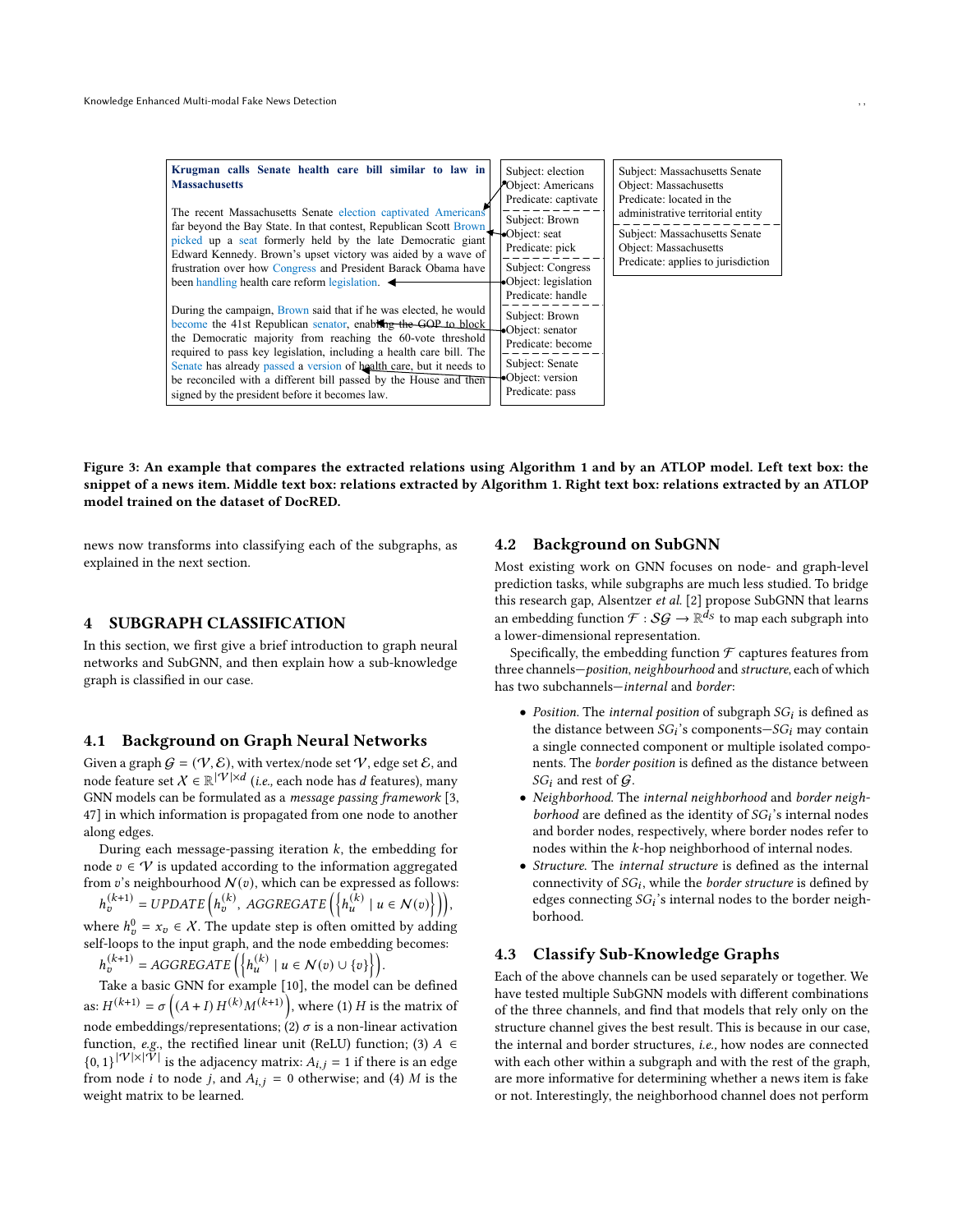Yi Han, Amila Silva, Ling Luo, Shanika Karunasekera, Christopher Leckie

as well as the other two, but this is consistent with the ablation study in the original work [\[2\]](#page-8-3).

In order to facilitate subgraph-level message passing for the structure channel, a number of connected components (each subgraph may contain single or multiple components) are randomly sampled via triangular random walks [\[5\]](#page-8-9)—they are called anchor patches  $\mathcal{A} = \{A_i | i = 1, 2, ..., n_A\}$ . The embedding of a subgraph component  $(SC)$  is then represented in the following form:  $h_{SC}^{(k+1)} = \sigma\left(M^{(k+1)} \cdot \left[h_{SC}^{(k)}; AGG\left(\left\{\gamma\left(SC, A_i\right) \cdot a_i | i = 1, ..., n_A\right\}\right)\right]\right),$ where  $\gamma$  is a pre-defined similarity function,  $a_i$  is the learned representation of  $A_i$ , AGG is an aggregation function, e.g., the sum operator, and  $M$  is a layer-wise trainable weight matrix.

If a subgraph contains multiple isolated connected components, its embedding is generated by concatenating the embeddings of all components.

# <span id="page-5-1"></span>5 KNOWLEDGE ENHANCED MULTI-MODAL FAKE NEWS DETECTION

In addition to the extracted knowledge, the textual content itself and how the news item propagates through the social network also provide valuable information for detecting fake news. Therefore, in this section we study how to combine our knowledge-based approach with existing content- and propagation-based methods for more accurate detection.

Formally, given a set of labelled news items  $\{(SG_i, W_i, P_i, y_i) | i =$ 1, 2, ...}, where  $SG_i \in \mathcal{SG}$  is the sub-knowledge graph,  $W_i \in \mathcal{W}$ is the textual content,  $P_i \in \mathcal{P}$  is the propagation network, and  $y_i \in \mathcal{Y} = \{0 \text{ (Real)}, 1 \text{ (Fake)}\}$  is the label of the corresponding news, the goal is to learn a classifier  $f : \mathcal{SG} \times \mathcal{W} \times \mathcal{P} \rightarrow \mathcal{Y}$  that can label each news item.

As shown in Fig. [1b,](#page-1-0) we first train three knowledge-, text- and propagation-based models separately on the same training dataset. Then for each training instance, we feed its  $SG_i$ ,  $W_i$ , and  $P_i$  into the obtained models to generate three separate embeddings  $h_{i_K}$ ,  $h_{i_T}$ ,  $h_{ip}$ , all of which are concatenated to form the final embedding  $h_i = h_{i_K} \oplus h_{i_T} \oplus h_{i_P}$ . In the end, an MLP is trained on the set of embeddings  $\{h_i | i = 1, 2, ...\}$ .

Our experimental results in Section [6](#page-5-0) demonstrate that this seemingly simple method outperforms each individual model by a clear margin. Specifically, in this work we choose the following two as the text- and propagation-based models:

• A document classification model using hierarchical attention networks [\[50\]](#page-9-4). The overall architecture of this model consists of four components: (1) a word encoder where words are embedded with a GRU-based sequence encoder; (2) a word-level attention layer where the importance of a word is measured by its similarity with a word-level context vector, which is jointly learned during the training process; (3) a sentence encoder that is also based on bidirectional GRU; and (4) a sentence-level attention layer that calculate the weight of a sentence in a similar way to (2). The reason why we choose this model is that previous work has shown that it performs better than other text-based models for fake news detection [\[33\]](#page-9-9), such as LIWC [\[25\]](#page-9-10), text-CNN [\[17\]](#page-9-11).

• A propagation-based algorithm [\[12\]](#page-8-4) that applies the GNN model of DiffPool [\[52\]](#page-9-12) (built on top of GraphSage [\[9\]](#page-8-10)) to verify a news item purely on its propagation pattern (as explained in the

<span id="page-5-4"></span>Table 1: Sstatistics of the PolitiFact and GossipCop datasets.

| Dataset    | No. of Fake News | No. of Real News |
|------------|------------------|------------------|
| PolitiFact | 185              | 225              |
| GossipCop  | 4942             | 2520             |

introduction) and the features of the corresponding Twitter users, including (1) whether the user is verified, (2) the timestamp when the user was created, (3) the number of followers, (4) the number of friends, (5) the number of lists, (6) the number of favourites; (7) the number of statuses, (8) the timestamp of the tweet. The adjacency matrix corresponding to the propagation pattern of a news item and the node feature matrix are fed as input for graphlevel classification. We choose this model due to its simplicity and efficiency.

Note that (1) although the experimental results in the next section suggest that our knowledge-based model works well together with the above two models, especially the propagation-based model, they can be replaced by other options too; (2) in addition to text content and propagation network, there are other useful forms of information as well, including user replies, images and external knowledge graphs, especially domain-specific knowledge graphs. We leave more sophisticated fusion techniques for future work.

#### <span id="page-5-0"></span>6 EXPERIMENTAL VERIFICATION

In this section, we empirically verify the effectiveness of our proposed knowledge-based and multi-modal fake news detection algorithms over two datasets with thousands of labelled news items.

# 6.1 Datasets

While there are a number of public datasets on fake news detection covering different domains, we choose the dataset of FakeNews-Net [\[34\]](#page-9-13) in our work. FakeNewsNet contains labelled news from two websites: politifact.com $^9$  $^9$  and gossipcop.com $^{10} ^{10} ^{10}-$ we call them PolitiFact and GossipCop hereafter. For each news item, the dataset provides both linguistic and visual information, all the tweets and retweets, as well as the information of the corresponding Twitter users. For more details please refer to [\[34\]](#page-9-13).

The reasons why we choose PolitiFact and GossipCop over other options include: (1) they align with the our definition of fake news fake news is intentionally and verifiably false news published by a news outlet. Some public datasets on fake news detection, e.g., Twitter16 [\[22\]](#page-9-14), Weibo [\[21\]](#page-9-15), Pheme [\[18\]](#page-9-16) are intended for detecting rumours, satires, misinformation, etc. (2) They provide accurate ground truth labels, which are collected using fact-checking websites. As a result, they are more accurate than those datasets where news items are weakly labelled by applying distant supervision techniques. For example, the datasets of ReCOVery [\[57\]](#page-9-17) and CoAID [\[7\]](#page-8-11) label news records based on the reliability of the source. (3) They provide social context data, which is missing in datasets such as BuzzFeedNews [\[32\]](#page-9-18), Ma-Twitter [\[21\]](#page-9-15) and LIAR [\[43\]](#page-9-19). This type of information is required by the chosen propagation-based approach to construct the propagation network for each news item.

<span id="page-5-2"></span> $^9$ https://www.politifact.com/

<span id="page-5-3"></span><sup>10</sup>https://www.gossipcop.com/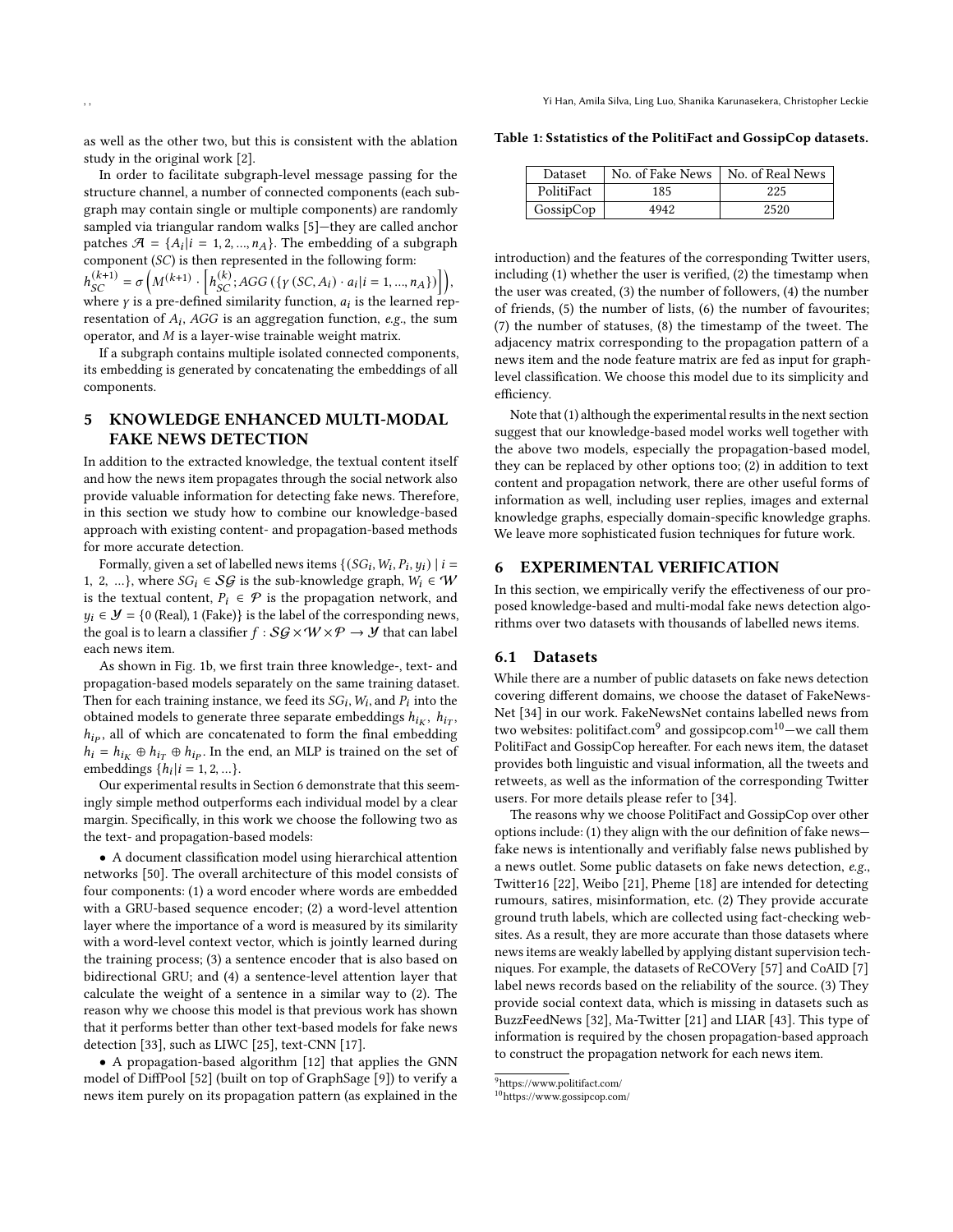Table 2: Performance comparison of fake news detection on the dataset of PolitiFact

<span id="page-6-0"></span>

| $\overline{\mathrm{K}}^1$ | $T^1$        | $\mathsf{P}^1$ | Accuracy | Precision | Recall | F <sub>1</sub> |
|---------------------------|--------------|----------------|----------|-----------|--------|----------------|
|                           |              |                | 0.837    | 0.844     | 0.801  | 0.836          |
|                           | ✓            |                | 0.829    | 0.838     | 0.824  | 0.826          |
|                           |              |                | 0.854    | 0.855     | 0.852  | 0.852          |
|                           |              |                | 0.858    | 0.853     | 0.842  | 0.857          |
|                           |              |                | 0.884    | 0.922     | 0.825  | 0.883          |
| $\checkmark$              |              |                | 0.876    | 0.862     | 0.877  | 0.876          |
|                           | $\checkmark$ |                | 0.919    | 0.913     | 0.913  | 0.919          |
| Avg bias $[24]$           |              | 0.752          | 0.725    | 0.776     | 0.729  |                |
| Max bias [24]             |              | 0.662          | 0.617    | 0.638     | 0.618  |                |

 $^1$  K: knowledge-based, T: text-based [\[50\]](#page-9-4), P: propagationbased [\[12\]](#page-8-4)

Table 3: Performance comparison of fake news detection on the dataset of GossipCop

<span id="page-6-1"></span>

| $\rm K^1$       | $\mathsf{T}^1$ | P <sup>1</sup> | Accuracy | Precision | Recall | F <sub>1</sub> |
|-----------------|----------------|----------------|----------|-----------|--------|----------------|
|                 |                |                | 0.783    | 0.813     | 0.870  | 0.750          |
|                 |                |                | 0.788    | 0.767     | 0.747  | 0.754          |
|                 |                |                | 0.872    | 0.855     | 0.860  | 0.858          |
| $\checkmark$    |                |                | 0.800    | 0.823     | 0.888  | 0.768          |
|                 |                |                | 0.861    | 0.882     | 0.910  | 0.843          |
| $\checkmark$    |                |                | 0.879    | 0.916     | 0.899  | 0.866          |
|                 |                |                | 0.871    | 0.903     | 0.900  | 0.856          |
| Avg bias $[24]$ |                |                | 0.749    | 0.646     | 0.621  | 0.629          |
| Max bias [24]   |                | 0.723          | 0.625    | 0.627     | 0.626  |                |

K: knowledge-based, T: text-based [\[50\]](#page-9-4), P: propagationbased [\[12\]](#page-8-4)

The statistics of the dataset are listed in Table [1.](#page-5-4) Note that the values are smaller than those reported in [\[34\]](#page-9-13) because (1) many news items, especially fake news, have already been removed, (2) some tweets and retweets of a news items are no longer retrievable, and we cannot build the corresponding propagation pattern. Therefore, those news items are also excluded from our experiments.

#### 6.2 Baselines

Three baselines are considered: in addition to the two models chosen in Section [5,](#page-5-1) i.e., test-based [\[50\]](#page-9-4) and propagation-based [\[12\]](#page-8-4), we also implement the knowledge-based method [\[24\]](#page-9-2) described in the introduction.

In order to compare these models, the datasets are split as follows: 70% of the data are used for training, 15% are for validation, and the remaining 15% are for test. In addition, all models are evaluated with the following commonly used metrics: accuracy, precision, recall and F1 score.

Model hyper-parameters. (1) For the text-based model, both the word embedding dimension and the GRU dimension are set to 100, the learning rate is 0.003, and the batch size is 32 for PolitiFact and 128 for GossipCop. (2) For the propagation-based model, the hyper-parameters for the DiffPool algorithm are: 2 pooling layers,

64 hidden dimensions and 64 embedding dimensions. In addition, the learning rate is 0.001, and the batch size is 128. (3) For our knowledge-based model, the hyper-parameters for SubGNN are selected from the following ranges: batch size  $\in$  [64, 128], learning rate  $\in$  [3e-5, 1e-3], number of layers  $\in$  [1, 4], number of structure anchor patches  $|A_S| \in [15, 45]$ , and feed forward hidden dimension sizes  $\in$  [32, 64] with dropout  $\in$  [0.0, 0.4]. (4) For our multi-modal approach, number of feed forward layers  $\in$  [2, 4] with hidden dimension sizes  $\in$  [8, 64] and dropout  $\in$  [0.0, 0.2]. (5) For the baseline of [\[24\]](#page-9-2), the embedding dimensions of  $KG_F$  and  $KG_T$  are in the range of [30, 50] for PolitiFact, and [50, 100] for GossipCop.

# 6.3 Performance Comparison of Fake News Detection

Tables [2](#page-6-0) and [3](#page-6-1) show the performance comparison on the two datasets of PolitiFact and GossipCop (results in bold correspond to the best values or values less than 0.01 below the best values). The results suggest that:

- Our knowledge-based model outperforms the baseline of [\[24\]](#page-9-2) on both datasets.
- In terms of each single model of  $K$ ,  $T$  and  $P$ , the difference among their performances on the dataset of PolitiFact is not significant, but the propagation-based model achieves the best performance on the dataset of GossipCop, while the other two perform similarly again.
- In terms of the multi-modal approach, the performance of any combination of two models is almost always better than each individual model.
- If we compare the different combinations,  $K + T < T + P \approx$  $K + P \leq K + T + P$ : (1) since the knowledge- and text-based models rely on the same source of information—the news content, the combination of these two performs the worst. (2) When the knowledge- or text-based model is combined with the propagation-based model, they perform similarly and both better than (1). (3) The combination of all three models performs the best overall.

The above results suggest that while our knowledge-based approach that does not require any external knowledge graph is effective, combining it with other sources of information can further boost its performance.

#### 6.4 Time sensitivity analysis

In addition to the metrics of accuracy, precision, recall and F1 score, it is important to understand how the performance of a model changes over time, since in real cases a deployed fake news detection system is likely to face highly dynamic and volatile data.

We run time sensitivity analysis over a period of 26 weeks (half a year) on the dataset of GossipCop (the dataset of PolitiFact contains only around 400 news items spread over a number of months, which are insufficient to run the analysis): all news items are sorted by their timestamp, and the first 70% are used for training while the last 30% are for testing. During test time the data are divided into separate groups based on the number of weeks from the test news item to the last training item, then the four metrics are calculated over each group, i.e., the model performance is measured weekly. Fig. [4](#page-7-1) shows how different models perform over time.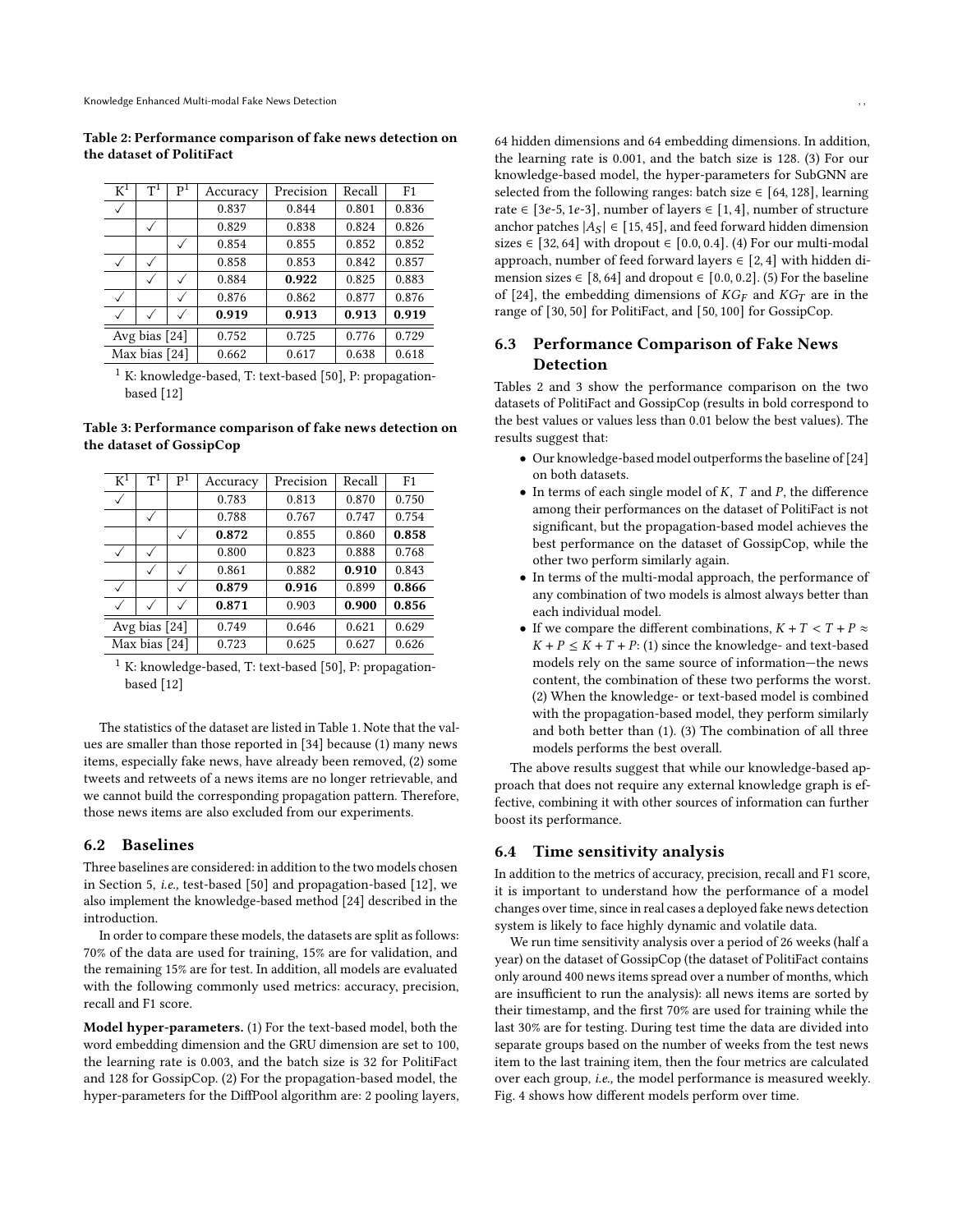<span id="page-7-1"></span>

Figure 4: Time sensitivity analysis for the dataset of GossipCop. The x-axis is the number of weeks from the test item to the last training item.

We can see that (1) the multi-modal approach performs the best in most cases. (2) In the first few weeks, the performance drop of the text-based and the knowledge-based approaches is more obvious than that of the multi-modal and the propagation-based approaches. (3) All four models are relatively stable between Week 5 and Week 25. The results further confirm the effectiveness of the multi-modal approach that combines extracted knowledge, text content and propagation network.

# <span id="page-7-0"></span>7 RELATED WORK

In this section, we provide a brief review of the related work on fake news detection, which has become a popular research problem over recent years. Specifically, following a similar taxonomy in [\[26,](#page-9-20) [36\]](#page-9-21), we classify existing work into three categories: content-based approaches, context-based approaches and mixed approaches, which mainly rely on news content, social context, and a mix of both for detection, respectively. In addition, we also summarise prior work on fake news early detection and explainability.

#### 7.1 Content-based Approaches

The most straightforward content-based approach is to consider fake news detection as a text classification problem, and apply techniques such as RST [\[30\]](#page-9-22), LIWC [\[25\]](#page-9-10) and text-CNN [\[17\]](#page-9-11) to identify fake news. These algorithms often serve as baselines.

In addition to the knowledge-based detection methods discussed in this paper, another line of research studies fake news from a style-based perspective.

7.1.1 Style-based Detection. Since the purpose of fake news is to mislead the public, they should exhibit unique writing styles that are rarely seen in real news. This is supported by forensic psychological studies [\[40\]](#page-9-23), which have shown that statements based on factual experiences differ from those derived from fabrication or fiction in both content and quality.

Therefore, style-based methods aim to identify the different content style, which can be represented by quantifiable features, including attribute-based language features or structure-based language features. For example, Perez-Rosas et al. [\[29\]](#page-9-24) train linear SVMs on the following linguistic features to detect fake news: unigrams, bigrams, punctuation, psycholinguistic, readability and syntax features. Other methods that fall into this category include [\[13,](#page-9-25) [28,](#page-9-26) [41,](#page-9-27) [43\]](#page-9-19).

In addition to textual information, images posted in social media have also been investigated to facilitate the detection of fake news [\[15,](#page-9-28) [44,](#page-9-29) [49,](#page-9-30) [58\]](#page-9-31).

# 7.2 Context-based Approaches

Social context here refers to the interactions between users, including tweet, retweet, reply, mention and follow. As mentioned in the introduction, these engagements can form the propagation pattern for a news item, and a number of studies have used various types of models to identify the difference in the propagation pattern between real and fake news: Wu et al. [\[45\]](#page-9-32) use a hybrid SVM; Ma et al. [\[22\]](#page-9-14) use Propagation Tree Kernel; Wu et al. [\[46\]](#page-9-33) incorporate LSTM cells into the RNN model; Liu et al. [\[19\]](#page-9-34) use both RNNs and CNNs; Shu et al. [\[35\]](#page-9-35) and Zhou et al. [\[60\]](#page-9-36) propose different types of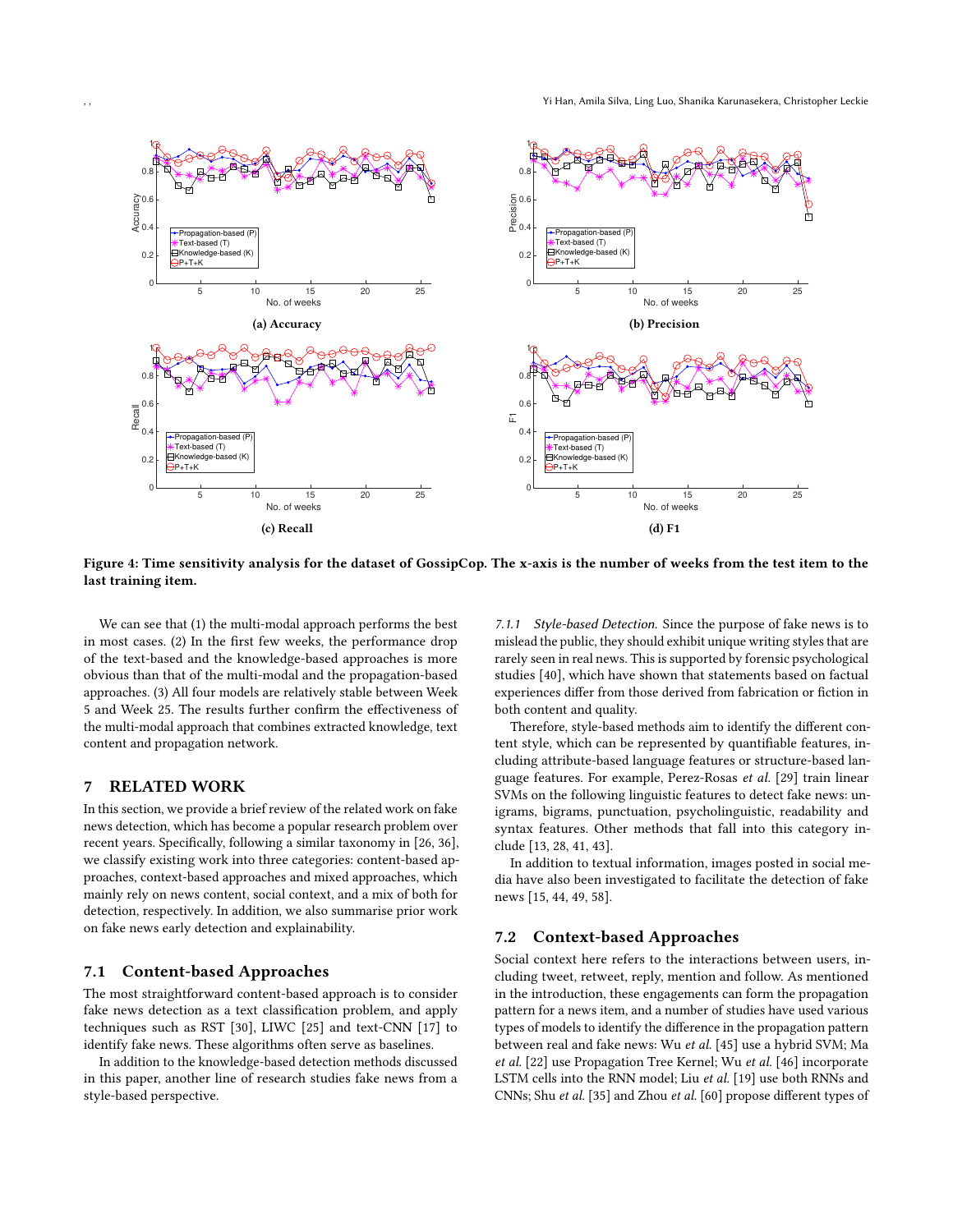features and compare multiple commonly used machine learning models; Monti et al. [\[23\]](#page-9-37), Lu et al. [\[20\]](#page-9-38) and Bian et al. [\[4\]](#page-8-12) apply GNNs to study propagation patterns.

In addition to the propagation network, other types of graphs can also be built from social context. For example, Jin et al. [\[14\]](#page-9-39) build a stance network where the weight of an edge represents how much each pair of posts support or deny each other. Then the credibility of all the posts related to a news item is estimated to decide whether the news is fake or real, which can be formalised as a graph optimisation problem.

In another example, Tacchini et al. [\[39\]](#page-9-40) propose to detect fake news based on users who liked them on Facebook. They tested logistic regression-based and harmonic Boolean label crowdsourcingbased methods, and their results suggest that both methods can achieve high accuracy.

While all the above methods are supervised, an unsupervised approach is proposed by Yang et al. [\[48\]](#page-9-41), which builds a Bayesian probability graphical model to capture the generative process among the validity of news, user opinions and user credibility.

# 7.3 Mixed Approaches

Since both news content and social context can provide valuable evidence, mixed approaches use these two sources of information to differentiate between fake news and real news.

Ruchansky et al. [\[31\]](#page-9-42) design a three-module architecture that combines the text of a news article, the received user response and the source of the news: (1) in order to capture temporal representations of articles, the first module trains a RNN that takes the user response, news content and user features as input; (2) the second module generates for each user a score and a low-dimensional representation based on user features; (3) the third module takes the output of the first two modules and trains a neural network to label the news item.

A pre-extracted word set is used in [\[53\]](#page-9-43) to construct explicit features from the news content, user profile and news subject description. Meanwhile, RNNs are applied to learn latent features, such as news article content information inconsistency and profile latent patterns. Once the features are obtained, a deep diffusive network is built to learn the representations of news articles, creators and subjects.

Shu et al. [\[37\]](#page-9-44) propose to use the tri-relationship among publishers, news articles and users to detect fake news. Specifically, the latent representations for news content and users are learned with non-negative matrix factorization, and the problem is formalised as an optimisation over the linear combination of each relation. They compare a number of machine learning algorithms to solve the optimisation problem in their experiments.

# 7.4 Explainability

In addition to the above work, a few recent papers have started to work on explainability, which provides evidence to support why their model labels certain news items as fake/real [\[20,](#page-9-38) [27,](#page-9-45) [33\]](#page-9-9).

For example, Lu et al. [\[20\]](#page-9-38) propose a novel attention mechanism for fake news detection which jointly considers news textual content, retweet sequences in propagation networks, and user cooccurrence networks.

#### 7.5 Fake News Early Detection

Considering that it is difficult to correct people's perception towards an issue, even if the previous impression is inaccurate [\[16\]](#page-9-46), it is more crucial to detect fake news at an early stage before it becomes widespread. Therefore, another line of research works on early detection of fake news [\[19,](#page-9-34) [38,](#page-9-47) [56\]](#page-9-48). Shu et al. [\[38\]](#page-9-47) study multiple weak signals of user sentiment, bias and credibility, and then combine weakly labelled data with a small amount of manually labelled data to train a fake news detection model.

# <span id="page-8-5"></span>8 CONCLUSIONS AND FUTURE WORK

A series of incidents over recent years have demonstrated the significant damage that fake news can cause to society. In this work, we investigate knowledge-enhanced multi-modal techniques for fake news detection. Specifically, we transform the problem of detecting fake news into a subgraph classification task, and design a knowledge-based algorithm that does not require any external knowledge graph. In addition, we propose a multi-modal detection algorithm that combines extracted knowledge, textual content and social context. Experimental results on two datasets with thousands of labelled news items demonstrate the effectiveness of our approaches.

For future work, we will further explore more sophisticated methods rather than simple concatenation to combine different sources of information. Moreover, in addition to news content and propagation networks, we intend to exploit other modalities as well, including images and external knowledge graphs.

#### REFERENCES

- <span id="page-8-0"></span>[1] 1999. Resource Description Framework (RDF) Model and Syntax Specification. <https://www.w3.org/TR/PR-rdf-syntax/>
- <span id="page-8-3"></span>[2] Emily Alsentzer, Samuel G Finlayson, Michelle M Li, and Marinka Zitnik. 2020. Subgraph Neural Networks. Proceedings of NeurIPS (2020).
- <span id="page-8-7"></span>[3] Peter W. Battaglia, Jessica B. Hamrick, Victor Bapst, Alvaro Sanchez-Gonzalez, Vinicius Zambaldi, Mateusz Malinowski, Andrea Tacchetti, David Raposo, Adam Santoro, Ryan Faulkner, Caglar Gulcehre, Francis Song, Andrew Ballard, Justin Gilmer, George Dahl, Ashish Vaswani, Kelsey Allen, Charles Nash, Victoria Langston, Chris Dyer, Nicolas Heess, Daan Wierstra, Pushmeet Kohli, Matt Botvinick, Oriol Vinyals, Yujia Li, and Razvan Pascanu. 2018. Relational inductive biases, deep learning, and graph networks. eprint arXiv (2018), arXiv:1806.01261.
- <span id="page-8-12"></span>[4] Tian Bian, Xi Xiao, Tingyang Xu, Peilin Zhao, Wenbing Huang, Yu Rong, and Junzhou Huang. 2020. Rumor Detection on Social Media with Bi-Directional Graph Convolutional Networks. (2020), arXiv:2001.06362.
- <span id="page-8-9"></span>[5] Paolo Boldi and Marco Rosa. 2012. Arc-Community Detection via Triangular Random Walks. In 2012 Eighth Latin American Web Congress. 48–56.
- <span id="page-8-2"></span>[6] Antoine Bordes, Nicolas Usunier, Alberto Garcia-Duran, Jason Weston, and Oksana Yakhnenko. 2013. Translating Embeddings for Modeling Multi-relational Data. In Proc. of NeurIPS.
- <span id="page-8-11"></span>Limeng Cui and Dongwon Lee. 2020. Coaid: Covid-19 healthcare misinformation dataset. arXiv preprint arXiv:2006.00885 (2020).
- <span id="page-8-1"></span>[8] Limeng Cui, Haeseung Seo, Maryam Tabar, Fenglong Ma, Suhang Wang, and Dongwon Lee. 2020. DETERRENT: Knowledge Guided Graph Attention Network for Detecting Healthcare Misinformation. In Proceedings of the 26th ACM SIGKDD International Conference on Knowledge Discovery & Data Mining (KDD '20). Association for Computing Machinery, 492–502.
- <span id="page-8-10"></span>[9] Will Hamilton, Zhitao Ying, and Jure Leskovec. 2017. Inductive Representation Learning on Large Graphs. In NeurIPS-2017. Curran Associates, Inc., 1024–1034.
- <span id="page-8-8"></span>[10] William L. Hamilton. 2020. Graph Representation Learning. Synthesis Lectures on Artificial Intelligence and Machine Learning 14, 3 (2020), 1–159.
- <span id="page-8-6"></span>[11] Xu Han, Tianyu Gao, Yuan Yao, Deming Ye, Zhiyuan Liu, and Maosong Sun. 2019. OpenNRE: An Open and Extensible Toolkit for Neural Relation Extraction. In Proceedings of EMNLP-IJCNLP: System Demonstrations. 169–174.
- <span id="page-8-4"></span>[12] Yi Han, Shanika Karunasekera, and Christopher Leckie. 2020. Graph Neural Networks with Continual Learning for Fake News Detection from Social Media. arXiv e-prints (2020), arXiv:2007.03316.